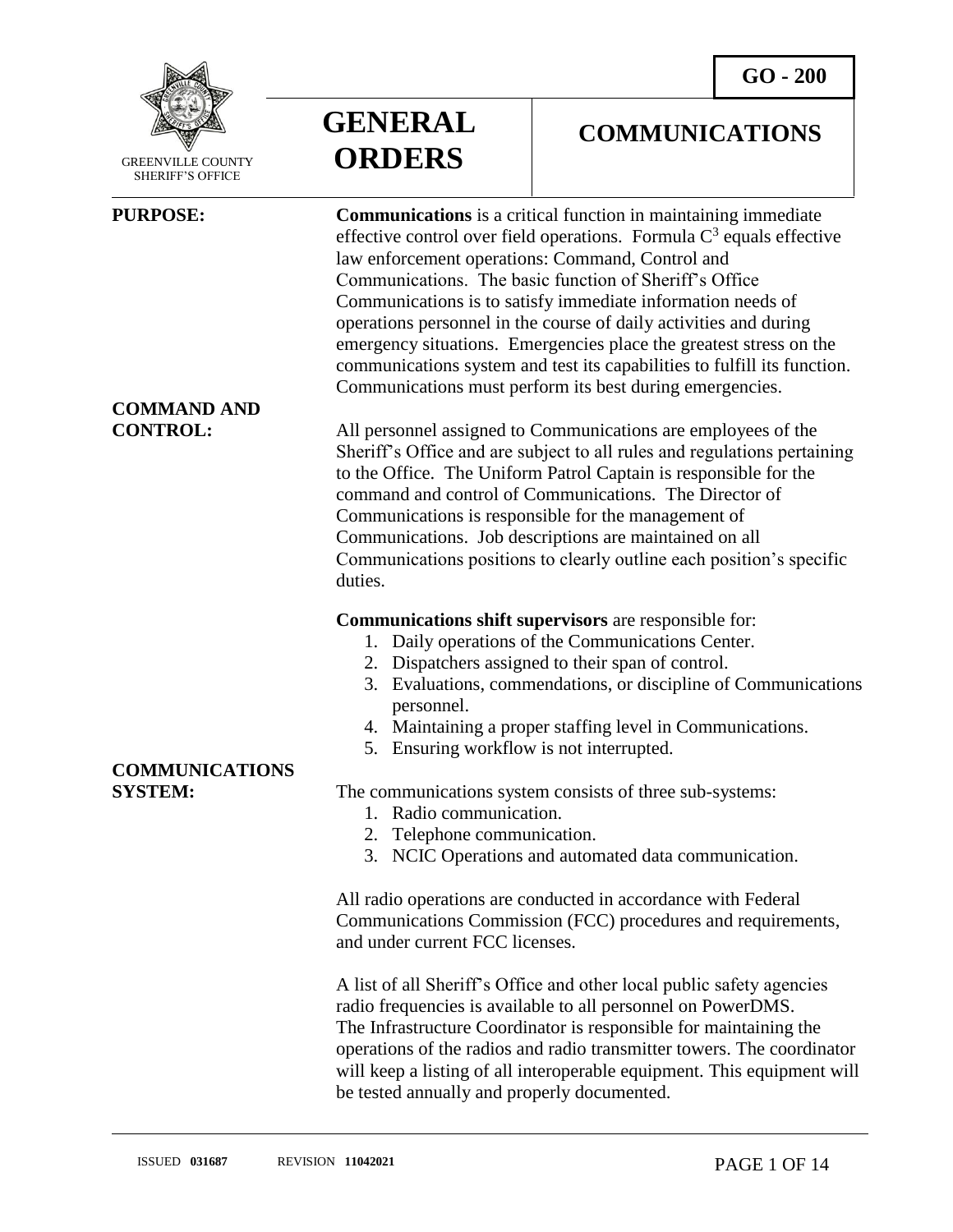|                                              | Radio traffic on the primary operations channels and all incoming<br>telephone lines are digitally recorded. All recordings are maintained<br>for a period of three years.                                                                                                                                                                                                                                           |
|----------------------------------------------|----------------------------------------------------------------------------------------------------------------------------------------------------------------------------------------------------------------------------------------------------------------------------------------------------------------------------------------------------------------------------------------------------------------------|
|                                              | The effectiveness of enforcement and investigative efforts depends<br>heavily upon the information resources available. Therefore, the<br>Sheriff's Office maintains capability to access local, state, and federal<br>criminal justice information systems.                                                                                                                                                         |
| <b>ORGANIZATIONAL</b><br><b>GOALS:</b>       | Cooperation within the Communications Center is essential to the<br>successful operations of the Sheriff's Office and other public safety<br>agencies. Dispatchers cooperate fully in answering incoming calls<br>and ensure that all calls are assigned with courtesy and efficiency.                                                                                                                               |
|                                              | Calls for service are handled promptly and professionally with the<br>goal of answering 911 lines within 15 seconds or less. Ten Codes and<br>the Phonetic Alphabet are used in all radio transmissions. Priorities in<br>dispatching calls for service are made according to current policy.                                                                                                                        |
|                                              | Dispatchers maintain the status and location of all field units in their<br>area of responsibility. Emergency calls and certain crimes in progress<br>calls are broadcast on the appropriate channels.                                                                                                                                                                                                               |
| <b>DIRECTOR OF</b><br><b>COMMUNICATIONS:</b> | The Director of Communications conducts telephone line load studies<br>every month to determine peak hours of incoming telephone calls.<br>The load studies are conducted using procedures outlined in<br>management studies of law enforcement communications centers.                                                                                                                                              |
|                                              | <b>Additional duties of the Director of Communications:</b><br>1. Prepares budget requests relating to equipment needs.<br>2. Ensures equipment maintenance contracts are up-to-date.<br>3. Performs communications research, including analytical<br>reports.<br>4. Acts as a technical resource.<br>5. Coordinates services to other agencies.<br>6. Supervises Communications, alarm billing, warrant data entry, |
|                                              | and NCIC personnel.<br>7. Responsible for the evacuation plan and mobilization of the<br>Communications Center and relocation of operations to<br>another site during unusual events or critical incidents.                                                                                                                                                                                                          |
| <b>COMMUNICATIONS</b><br><b>OPERATIONS:</b>  | The Sheriff's Office Communications Center is designated as the<br>primary Public Safety Answering Point (PSAP) for Greenville<br>County. This agency maintains emergency, non-emergency, text to<br>9-1-1, TDD and toll free lines. All lines are monitored twenty-four<br>hours a day, seven days a week, every day of the year.                                                                                   |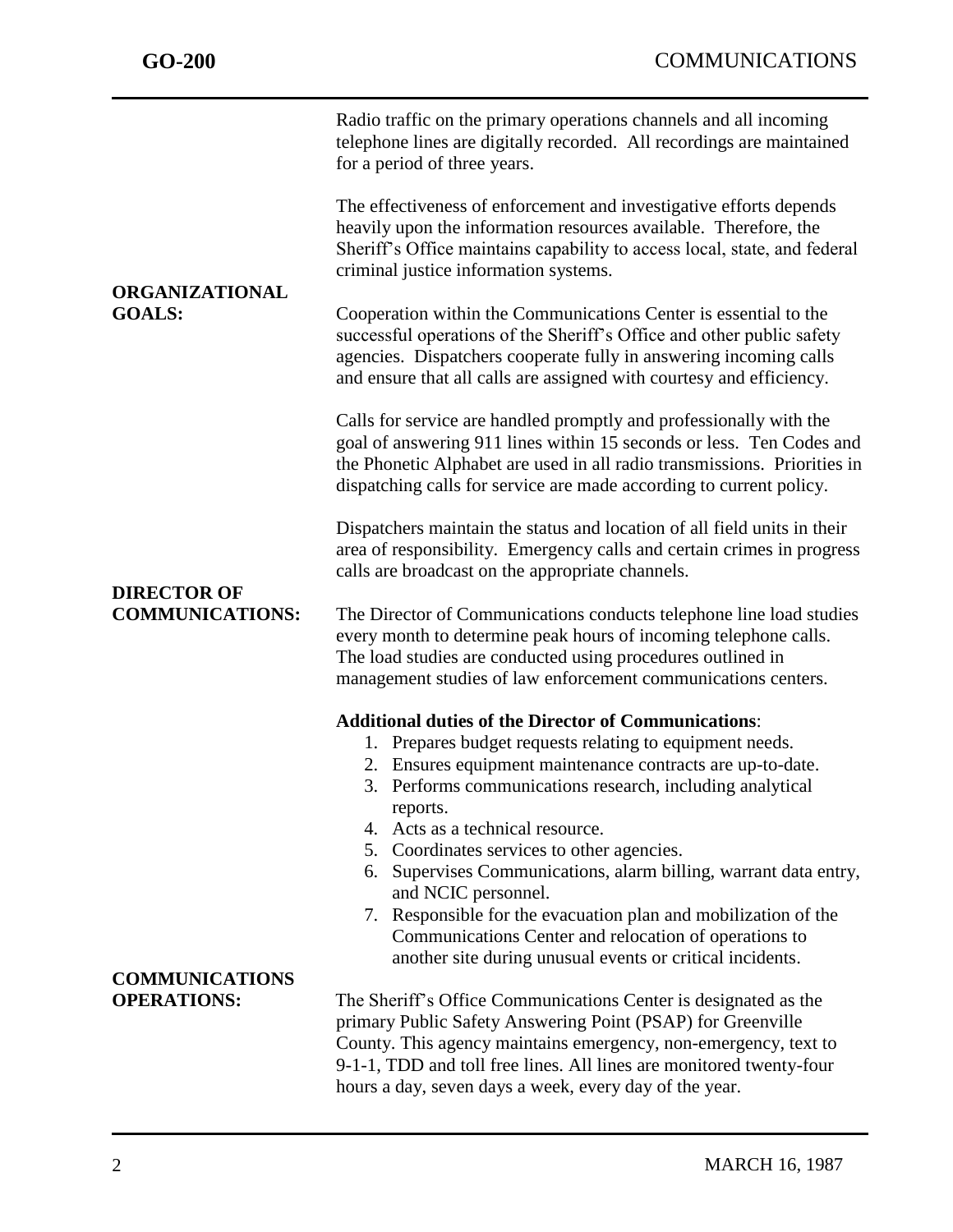The 9-1-1 lines are dedicated trunk lines for emergencies only. Whenever communications personnel receive a non-emergency call on a dedicated emergency line, the caller will be transferred to a nonemergency line as quickly as possible.

Since TDD calls are infrequent, bi-annual training will be conducted by all operators in Communications. TDD skills shall be tested monthly with unannounced test TDD calls being placed to the PSAP.

Communications personnel are often called upon to contact deputies for various reasons. A duty roster of all personnel including supervisors and a telephone listing of all personnel is maintained in the Communications Center for easy access. This list includes on-call personnel.

### **Information recorded at the time of all requests for service includes:**

- Date and time of request.
- Name and address of complainant (if possible) and telephone number.
- Type of incident.
- Location of incident.
- Time of dispatch.
- Time of deputy arrival.
- Time deputy returns to service.
- Disposition or status of reported incident.

An incident number is assigned to each call for service. This number serves as a case number and is used for filing and retrieving reports attached to an incident.

Whenever on-duty deputies code out-of-service, whether for servicing a call, self-initiated activity, court time or breaks, time out and location are recorded. A record is made of all back-up officers assigned to assist a primary officer. The Communications Center maintains immediate playback of recorded telephone and radio conversations.

The Sheriff's Office does not monitor private security alarm **systems** and does not accept responsibility for automatic dial systems calling emergency numbers with taped messages. Communications personnel have immediate access to tactical dispatching plans, such as for crimes in progress and emergency field operations.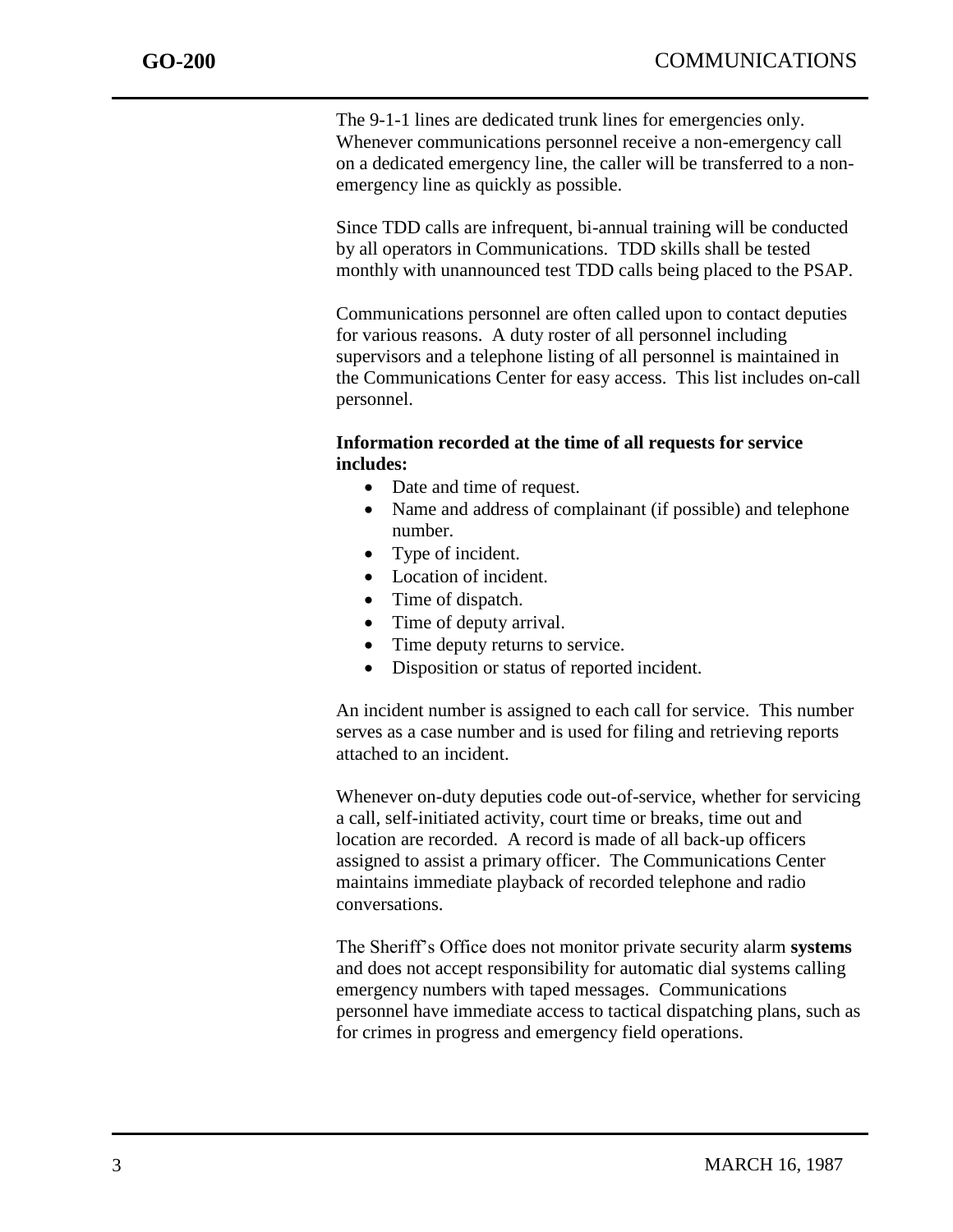| <b>AUDIO RECORDING</b>            |                                                                                                                                                                                                                                                                                                                                                                                                                                                                                                                                                                       |
|-----------------------------------|-----------------------------------------------------------------------------------------------------------------------------------------------------------------------------------------------------------------------------------------------------------------------------------------------------------------------------------------------------------------------------------------------------------------------------------------------------------------------------------------------------------------------------------------------------------------------|
| <b>SEARCH REQUEST:</b>            | Requests for recorded radio traffic or telephone conversations are<br>made in writing. The requesting Deputy will fill out the request form<br>and then have it signed by their supervisor. The requesting Deputy<br>will then deliver the form to the 911 research coordinator or designee.<br>The 911 research coordinator will place the recording in the<br>requesting Deputy's "Q" drive file and he/she will be notified by<br>email. If a copy of the recording is needed, it will be the responsibility<br>of the Deputy to transfer the recording to a disc. |
|                                   | When the Solicitors Office requests a recording, it must be in writing.<br>The recording will be placed in the Solicitors Office "G" drive and<br>they will be notified by email.                                                                                                                                                                                                                                                                                                                                                                                     |
|                                   | In the event that an outside agency, except the Solicitors Office,<br>requests a copy of radio traffic or a telephone conversation, the<br>requesting agency will be required to follow the same procedures<br>listed above. The 911 research coordinator will make a hard copy and<br>notify the requesting agency when it is ready to be picked up.                                                                                                                                                                                                                 |
|                                   | A request to review a tape of agency activities from someone other<br>than Sheriff's Office personnel or from persons outside of the effected<br>agency is referred to the Legal Unit.                                                                                                                                                                                                                                                                                                                                                                                |
|                                   | The 911 research coordinator maintains a record of all requests to<br>review radio or telephone tapes.                                                                                                                                                                                                                                                                                                                                                                                                                                                                |
| <b>COMMUNICATIONS</b>             | Communications shift supervisors can make recordings in the absence<br>of the 911 research coordinator only in emergency circumstances.                                                                                                                                                                                                                                                                                                                                                                                                                               |
| <b>TRAINING</b><br><b>MANUAL:</b> | A Communications Training Manual is utilized to govern<br>policy/procedures used for performing telephone, radio, NCIC and<br>automated data communication functions. Additionally, the manual<br>includes guidelines for:<br>Handling and routing misdirected emergency calls. Gathering<br>$\bullet$<br>additional information at the time of the call to enhance<br>deputy safety<br>Gathering information to anticipate conditions at the scene of<br>$\bullet$<br>an incident.<br>Emergency message acceptance and delivery.<br>٠                                |
|                                   | The Communications Training Manual details procedures to<br>obtain necessary services external to the Sheriff's Office. These<br>services include:<br>Fire suppression services.                                                                                                                                                                                                                                                                                                                                                                                      |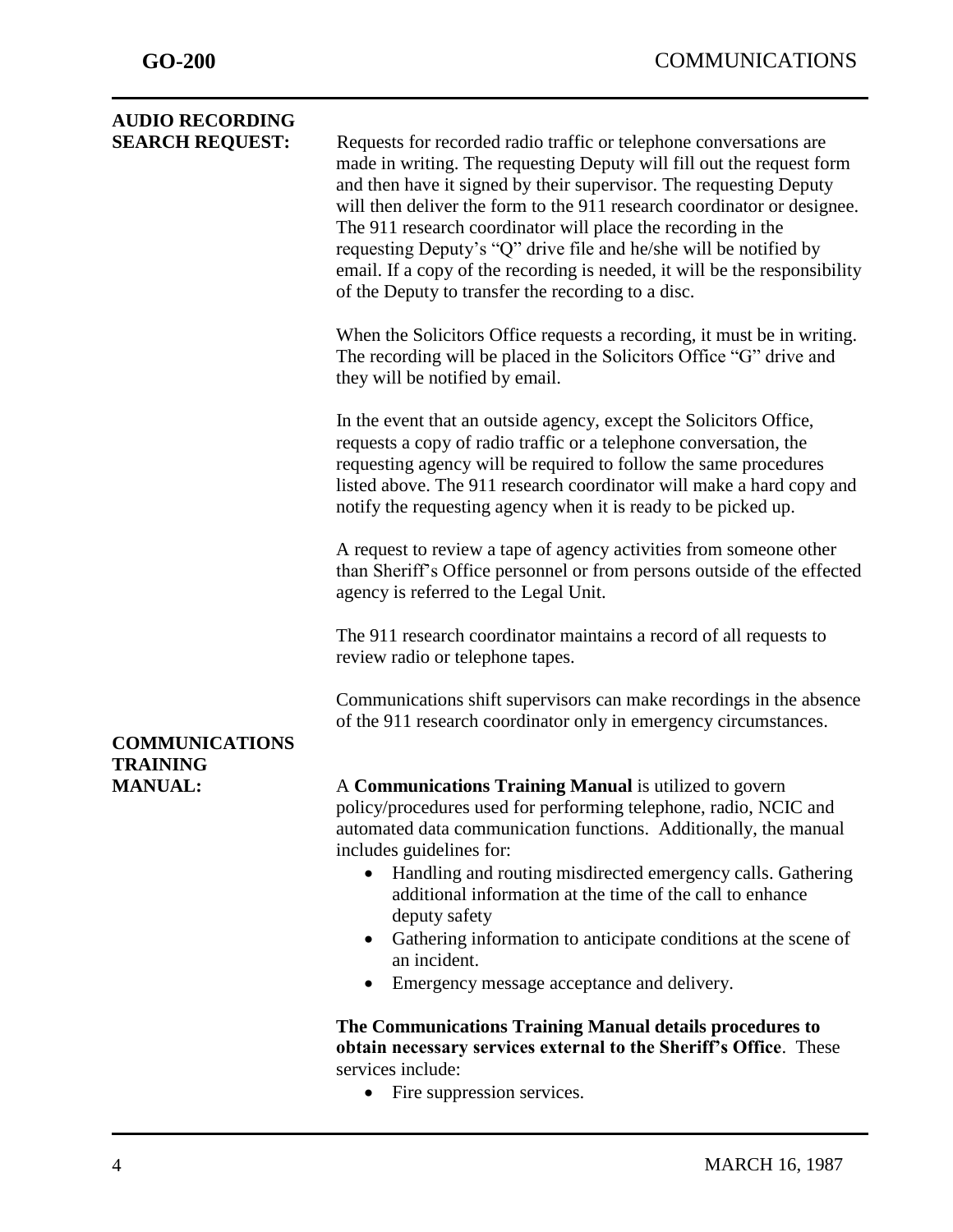- Hazardous materials containment services.
- **EMS**
- Cab services.
- Wrecker service.
- Victim/Witness services.

### **DISPOSAL OF WORK SENSITIVE**

**FACILITIES AND** 

**DOCUMENTS:** All documents such as computer printouts, copies of CAD incidents, working notes, or other work related documents which may contain confidential information that could identify citizens, involve investigations, etc. are to be disposed of daily into the provided locked shred containers.

**EQUIPMENT: The Sheriff's Office maintains twenty-four (24) hour, seven (7) day a week, continuous two-way radio capability providing continuous communications between the Communications Center and deputies on duty.** Access to the Communications Center is limited to personnel assigned to work there and ranking supervisors. All other access is granted by a Communications shift supervisor, the Director of Communications, Uniform Patrol Captain, Majors, or as determined by the Sheriff. Limiting access to unauthorized personnel protects critical equipment and agency records.

> The Sheriff's Office maintains a radio system engineered to produce a twelve decibel or greater SINAD ratio to the radio receivers in at least 95% of Greenville County.

The Sheriff's Office maintains multi-channel mobile and portable radio equipment capable of two-way operations on the State regional radio frequency.In addition, specific operations supervisors are equipped with mobile radios designed to communicate with adjacent law enforcement jurisdictions.

Equipment in the Communications Center is continuously monitored for problems. All critical equipment is under maintenance contract and worked on by contract authorized service personnel. Communications personnel will be issued the essential equipment to perform their duties. Any other equipment that employees wish to use must be approved by the Director of Communications.

Plans for back-up resources, such as alternative base stations and telephone receiving points, are maintained in the Communications Training Manual. Back-up equipment is housed at the E-911 Training Room at County Square.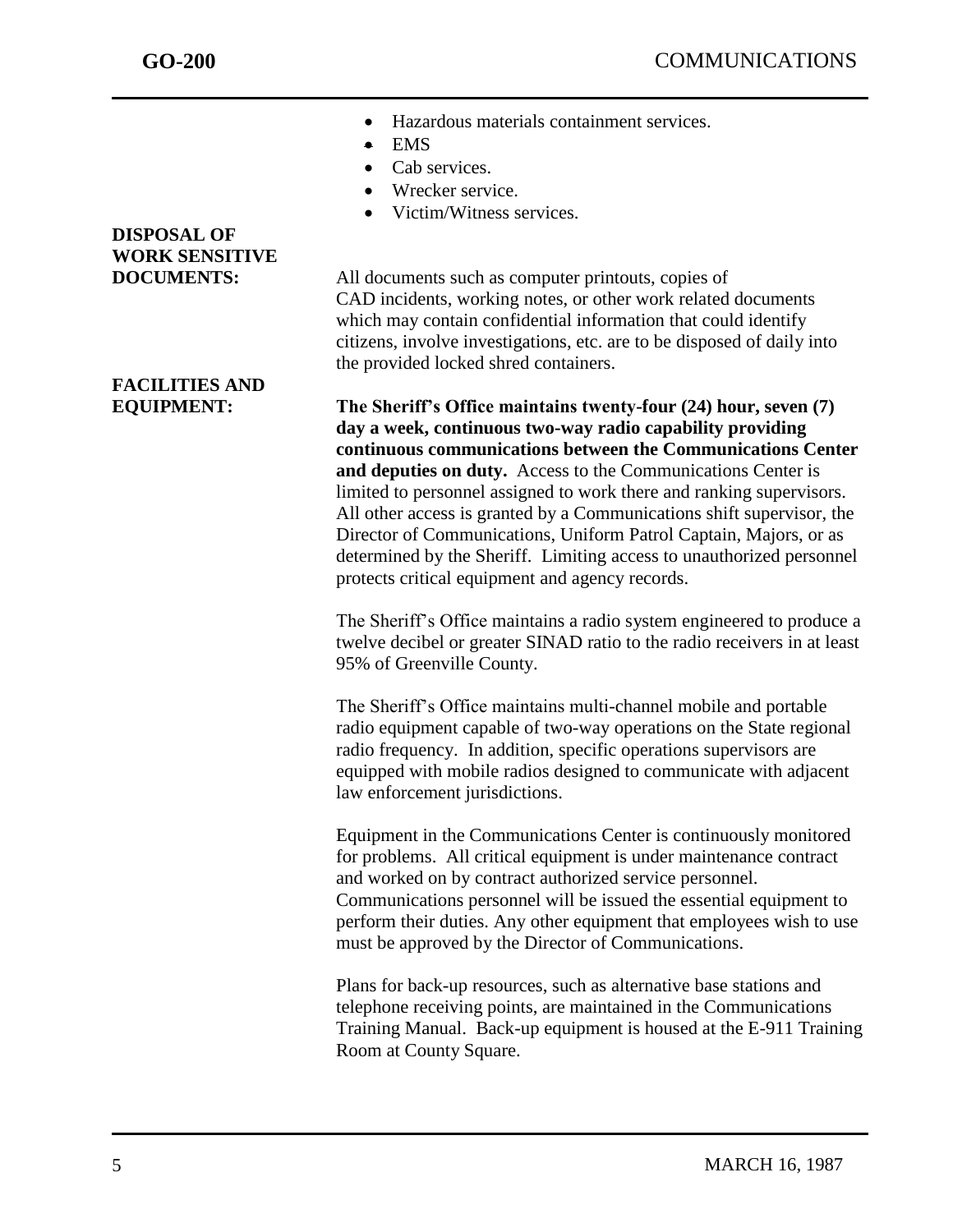Communications can immediately access back-up resources a plugin/antenna system located in the Communications Center.

Communications personnel maintain a listing of telephone numbers of other emergency services agencies to expedite contacting those agencies.

**An alternate source of power is available to ensure continued operation of emergency communication equipment in the event of a failure of the primary power source.** The back-up generator is inspected and tested weekly, and tested or operated under full load at least once a year. Weekly inspections and full load tests/operations are to be documented.

Detailed, updated maps of Greenville County are maintained in the CAD system. Maps are readily available to Communications personnel.

Indicators of deputy status are visually available to each Communications dispatcher. For safety reasons, dispatchers know where and how long each deputy has been out on a call.

Emergency trunk lines are limited and are kept clear for legitimate public needs. Whenever possible, non-emergency calls received on emergency lines are immediately transferred to numbers appropriate to callers' needs. Non-emergency calls generally consist of:

- Calls not requiring law enforcement services.
- Persons requesting general information.
- Persons requesting information not available in Communications such as bond amounts on detainees in the Detention Center.

See the Communications Training Manual for procedures regarding calls-for-service received via voice over internet.

**ALTERNATIVE COMMUNICATIONS** – The Sheriff's Office provides select personnel with cell phones. These phones are restricted to official use only.

**PROTOCOL: Radio communication is used only when necessary**. Supervisors detecting excessive traffic are to take appropriate corrective action. All patrol units (except supervisors) will give their location when called by the Communications Center or a supervisor.

> **All field units are to monitor the radio at all times when in service or out of their car***.* If an in-service unit fails to respond after being

# **FIELD UNIT**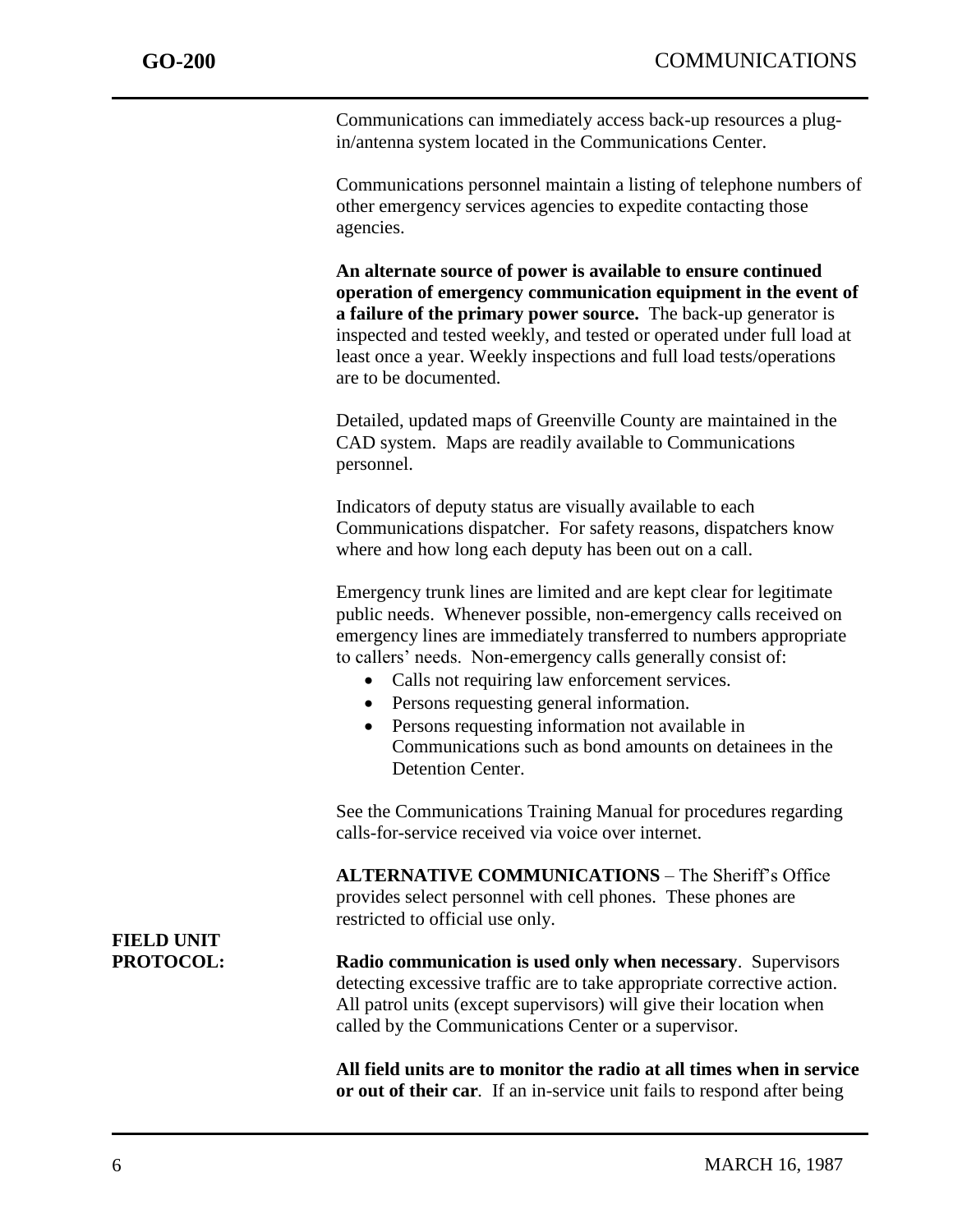called three separate times during a one-minute period, a shift supervisor is notified*.* Deputies closer to calls are to volunteer for calls.

Communication over the radio is to be conducted on a formal, but brief basis. Except in emergency cases, lengthy messages will be placed over the telephone. There will be no messages of a personal nature over the radio.

All units are to remain on their assigned channel, except when**:**

- 1. Directed by a dispatcher
- 2. Directed by a supervisor
- 3. Necessary for the performance of the enforcement function.

All units will advise the dispatcher of their desire to change channels.

**Calls are dispatched until the end of each shift**. Calls for service are not held over for the oncoming shift, unless specifically authorized by a Uniform Patrol supervisor. All special assignments are to have prior approval of a unit's immediate supervisor. Communications is to be advised prior to each special assignment taking place.

#### **UNNECCESSARY CONVERSATIONS ARE PROHIBITED** –

Arguing or complaining over the radio will not be tolerated. Any deputy/dispatcher complaint involving radio communications is to be resolved tactfully through respective supervisors, either in person or over the telephone.

**Deputies are to obtain case numbers of previous cases from Records (via telephone) and not dispatchers.** Deputies are to refrain from asking Communications to make telephone calls, if calls can be made in any other way.

**VEHICLE STOPS** – When stopping a car, deputies are to always advise Communications, receive acknowledgement and proceed to give specific description and location of stopped vehicle. The following standard procedures are to be used for describing a vehicle stop:

- 1. Exact location and cross street.
- 2. License plate and State.
- 3. Make, model, and color of vehicle.
- 4. Number of occupants and sex/race.

**BE ON LOOKOUT (BOLO)** - A deputy initiating a BOLO is to first transmit information to a dispatcher, who will air the official BOLO to other cars and stations. The procedure for describing a person is as follows: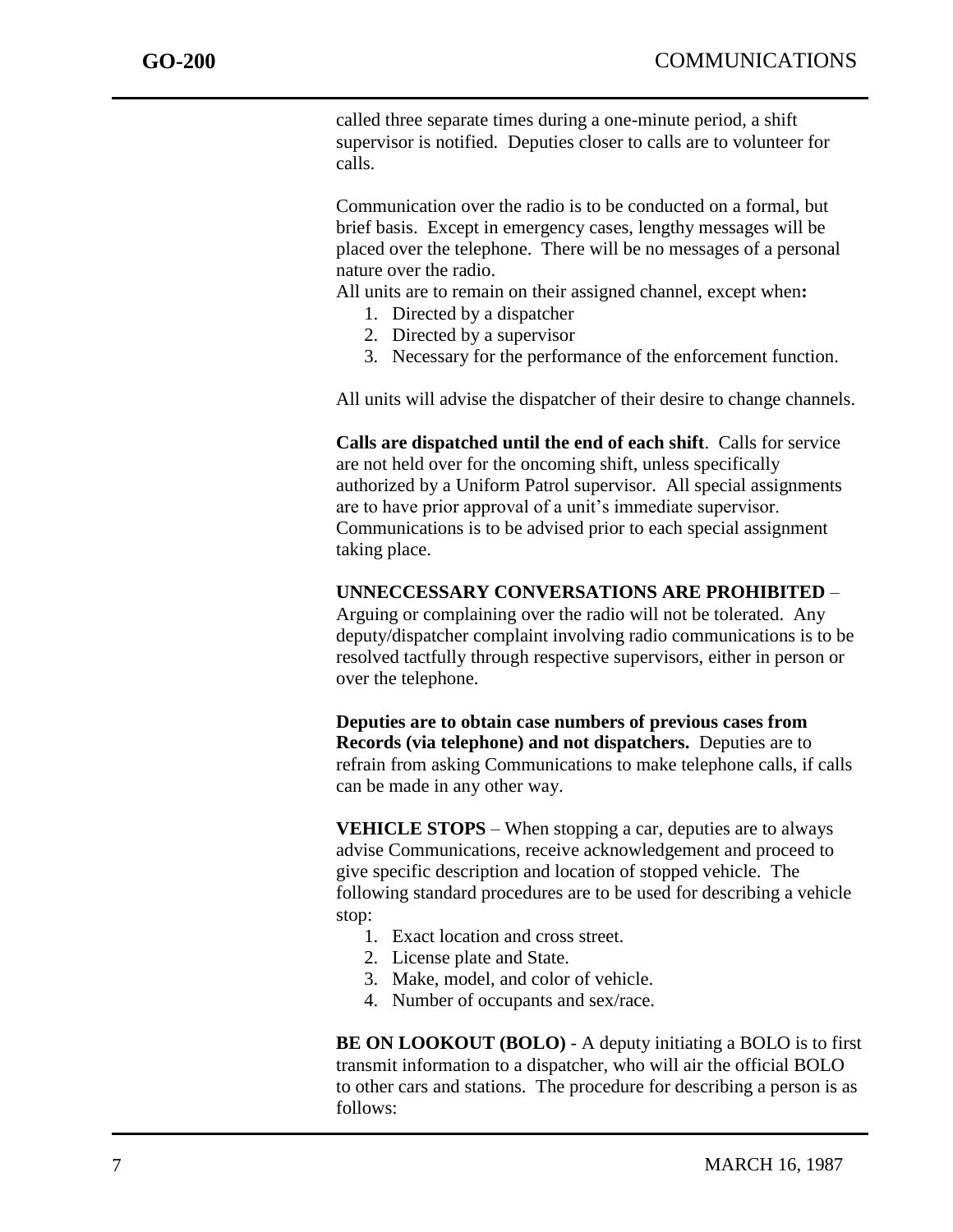- 1. Race/sex.
- 2. Height.
- 3. Age.
- 4. Weight.
- 5. Complete description from head downward.

**EMERGENCY ASSISTANCE –** Of the Ten Codes, 10-41 will be used exclusively for emergency, priority, and routine responses in the following described manner.

### **10-41A – Emergency Response – deputy needs emergency assistance:**

- 1. Communications will hit alert tone three (3) times and broadcast on all channels – 10-41A, the location, and the affected channel.
- 2. Deputies respond Signal One without airing they are enroute. This will allow the deputy requesting help and the supervisor to communicate with each other without interruption. Deputies will acknowledge their arrival on the scene and apprise the supervisor of the circumstances as soon as possible.

### **10-41B – Priority Response – deputy requesting immediate assistance:**

- 1. Communications broadcasts on all channels the location and affected channel.
- 2. The primary beat and adjacent beat units of the deputy requesting assistance respond Signal One. Once initial units air their response, other units are to remain off the radio.
- 3. The supervisor will use discretion in determining which units will continue the Signal One response, and which units will cancel Signal One and respond routine.
- 4. **Communications personnel may broadcast 10-41B in circumstances where a Deputy needs immediate assistance but is unable to broadcast the request. These situations include, but not limited to, Communications personnel hearing a Deputy in a physical altercation over the radio or a citizen report of a Deputy needing help. In any event where this type of broadcast occurs, the communications personnel must be able to justify their decision. Field Supervisors are to closely monitor these types of broadcast and they have the final determination on the type of response by Deputies.**

**10-41C – Routine Response – Deputy has the scene under control but is requesting non-emergency back-up.**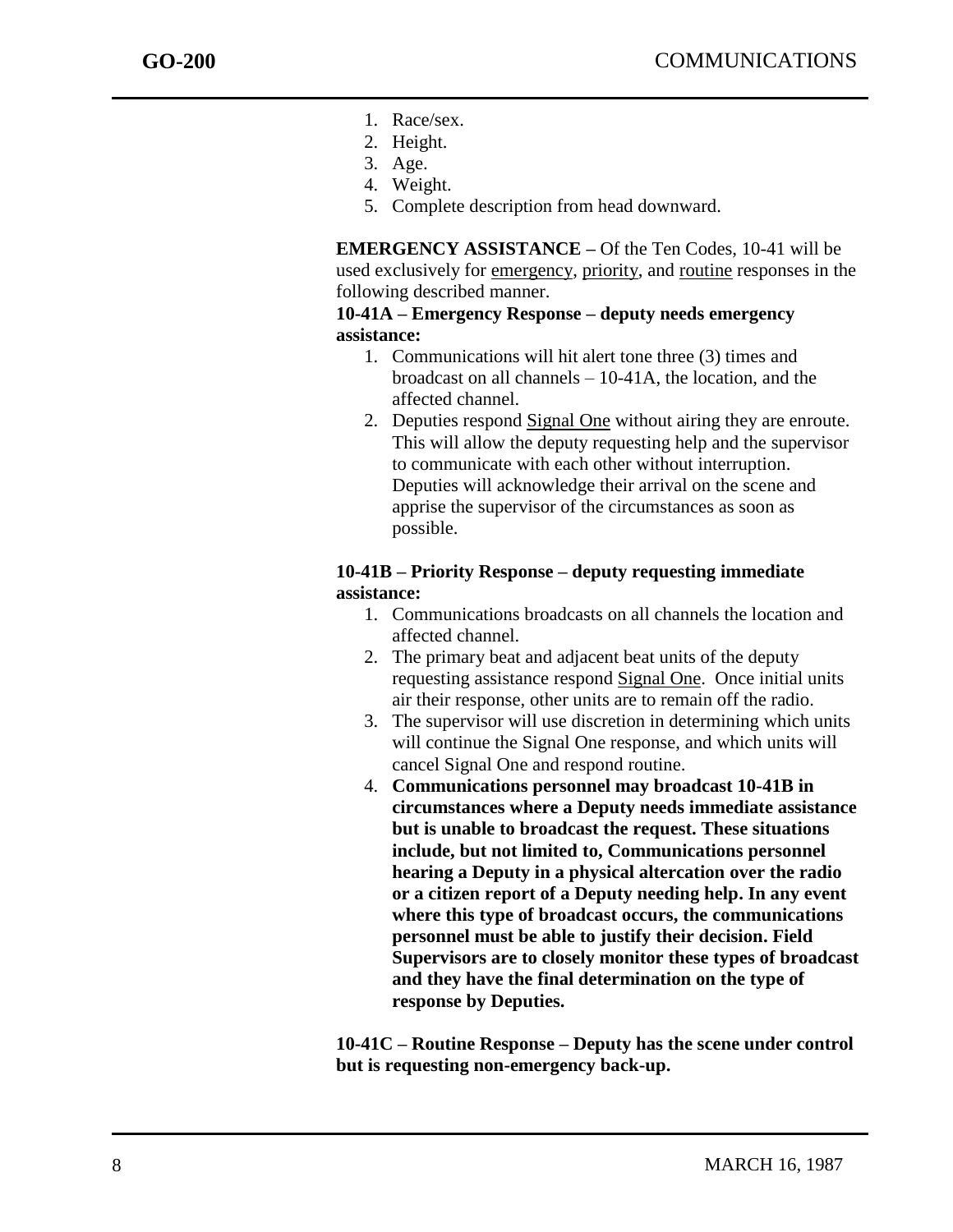## **DEPUTY RESPONDER**

**SYSTEM:** Handheld Emergency Button – Once the handheld emergency button is activated the Communication Specialist will silence the alert and attempt to raise the deputy listed in emergency status on the radio monitor on all channels. If unable to make contact with the deputy, a road supervisor will be notified and the Communication Specialist must attempt to make contact to the deputy's mobile device.

> **Call Timers -** The Communications Center utilizes a CAD based status system so the Communication Specialist can maintain an awareness of all officer locations and activities, and perform safety checks as appropriate. As a general guideline, a CAD timer has been established based on type code for each unit assigned to an incident.

|              |              |             | ر – G    |
|--------------|--------------|-------------|----------|
| A            | Alpha        | N           | November |
| B            | <b>Bravo</b> | $\mathbf O$ | Oscar    |
| $\mathsf{C}$ | Charlie      | P           | Papa     |
| D            | Delta        | Q           | Quebec   |
| E            | Echo         | $\mathbf R$ | Romeo    |
| $\mathbf{F}$ | Foxtrot      | S           | Sierra   |
| G            | Golf         | T           | Tango    |
| H            | Hotel        | U           | Uniform  |
| I            | India        | V           | Victor   |
| $\mathbf J$  | Juliet       | W           | Whiskey  |
| K            | Kilo         | X           | $X$ -ray |
| L            | Lima         | Y           | Yankee   |
| M            | Mike         | Z           | Zulu     |

**PHONETIC ALPHABET** - The phonetic alphabet is to be used during transmissions in order to ensure understanding by the receiver: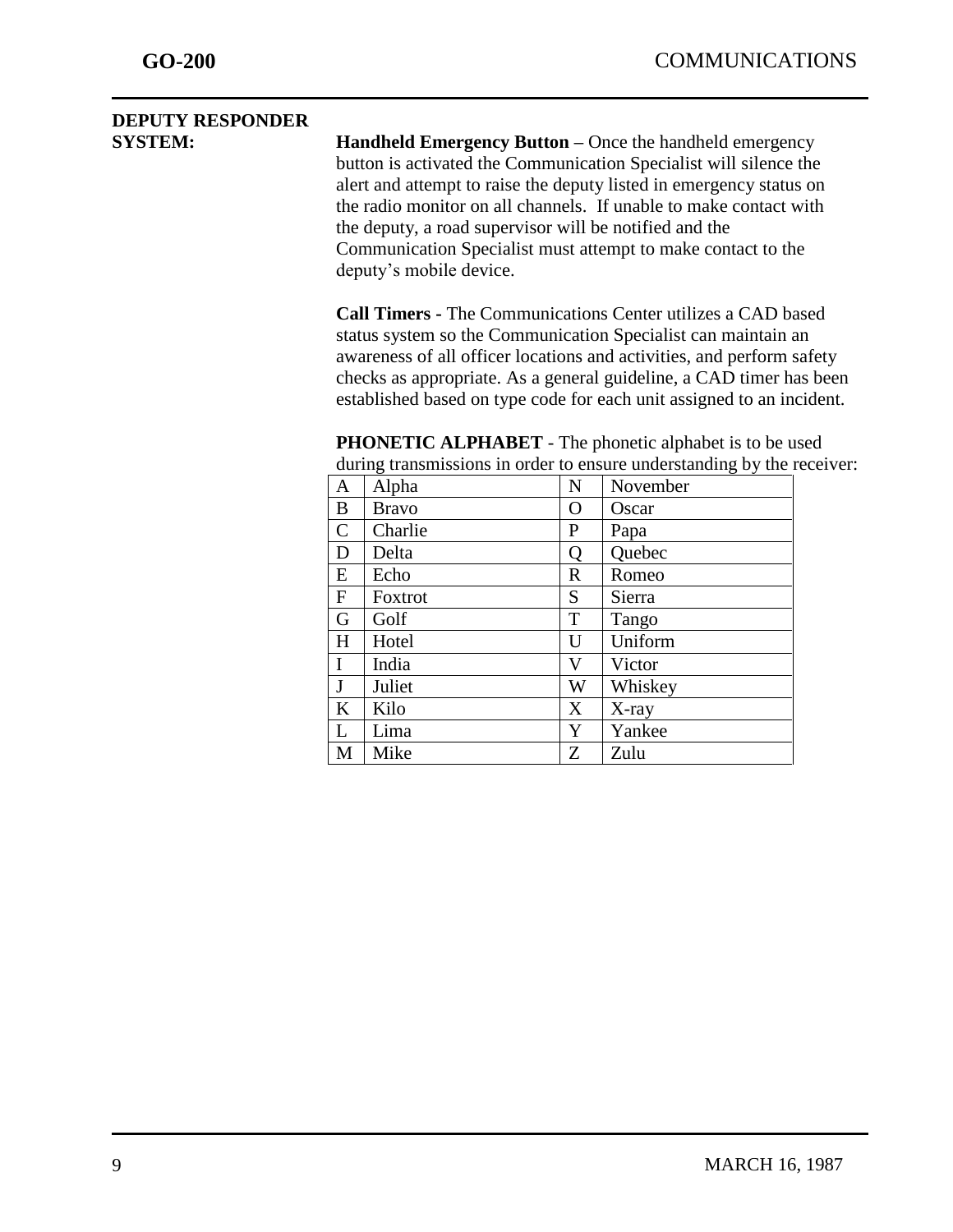|                                         | Code 1    | <b>GOA</b> | Gone on arrival                                                                                                                                                                                                                                                                                                                                                                                                                                                                                                                                                                                                                                                                                                 |  |
|-----------------------------------------|-----------|------------|-----------------------------------------------------------------------------------------------------------------------------------------------------------------------------------------------------------------------------------------------------------------------------------------------------------------------------------------------------------------------------------------------------------------------------------------------------------------------------------------------------------------------------------------------------------------------------------------------------------------------------------------------------------------------------------------------------------------|--|
|                                         | Code 2    | <b>UNK</b> | Unfounded                                                                                                                                                                                                                                                                                                                                                                                                                                                                                                                                                                                                                                                                                                       |  |
|                                         | Code 3    | <b>HBO</b> | Handled by officer                                                                                                                                                                                                                                                                                                                                                                                                                                                                                                                                                                                                                                                                                              |  |
|                                         | Code 4    |            | Miscellaneous Incident Report Card                                                                                                                                                                                                                                                                                                                                                                                                                                                                                                                                                                                                                                                                              |  |
|                                         | A         |            | <b>False Alarm Activation</b>                                                                                                                                                                                                                                                                                                                                                                                                                                                                                                                                                                                                                                                                                   |  |
|                                         | B         |            | <b>Weather Related Alarm</b>                                                                                                                                                                                                                                                                                                                                                                                                                                                                                                                                                                                                                                                                                    |  |
|                                         | Code 5    |            | <b>Incident Report Form</b>                                                                                                                                                                                                                                                                                                                                                                                                                                                                                                                                                                                                                                                                                     |  |
|                                         | A         |            | <b>Online Incident Report</b>                                                                                                                                                                                                                                                                                                                                                                                                                                                                                                                                                                                                                                                                                   |  |
|                                         | Code 6    |            | <b>Vehicle Collision Report</b>                                                                                                                                                                                                                                                                                                                                                                                                                                                                                                                                                                                                                                                                                 |  |
|                                         | Code 7    |            | <b>Uniform Traffic Ticket</b>                                                                                                                                                                                                                                                                                                                                                                                                                                                                                                                                                                                                                                                                                   |  |
|                                         | Code 8    |            | Turned over to other agency                                                                                                                                                                                                                                                                                                                                                                                                                                                                                                                                                                                                                                                                                     |  |
|                                         | Code 9    | <b>CBC</b> | Cancelled by complainant                                                                                                                                                                                                                                                                                                                                                                                                                                                                                                                                                                                                                                                                                        |  |
|                                         | Code 10   |            | DHEC Report (Medic use only)                                                                                                                                                                                                                                                                                                                                                                                                                                                                                                                                                                                                                                                                                    |  |
| <b>SPECIAL EVENTS:</b>                  |           |            | Communications during special events including, but not limited to,<br>parades, entertainment/sporting events, VIP visits and demonstrations,<br>is paramount for the safety of those attending and the Deputies<br>assigned to the event. During these events, a radio channel may be<br>designated as the operational channel at the discretion of the<br>operational supervisor of the event. The Communications Director<br>will be responsible for assigning a communications specialist for the<br>operational channel for the event.                                                                                                                                                                     |  |
| <b>TACTICAL</b><br><b>OPERATIONS:</b>   | training. |            | During tactical operations, a field supervisor will designate a radio<br>channel and a communications specialist will be assigned to that radio<br>channel for the operation as a part of the incident command system.<br>The communications specialist will assist in the coordination of<br>resource management; communications among any outside agencies<br>involved and maintain radio communications. This will facilitate<br>timely and accurate information that will be relayed to command<br>staff. Communications Specialist assigned to these operations must be<br>certified through the SC Criminal Justice Academy in Basic<br>Communications and have successfully completed their probationary |  |
| <b>EXTRA PATROL</b><br><b>REQUESTS:</b> |           |            | Routine requests for extra patrol (house checks, suspicious person,<br>vehicle, etc.) should be carefully screened. Only those that present a<br>real need should be fulfilled.                                                                                                                                                                                                                                                                                                                                                                                                                                                                                                                                 |  |

**CALL DISPOSITION CODES** – When completing call assignments, deputies use the following codes designating dispositions for calls for service: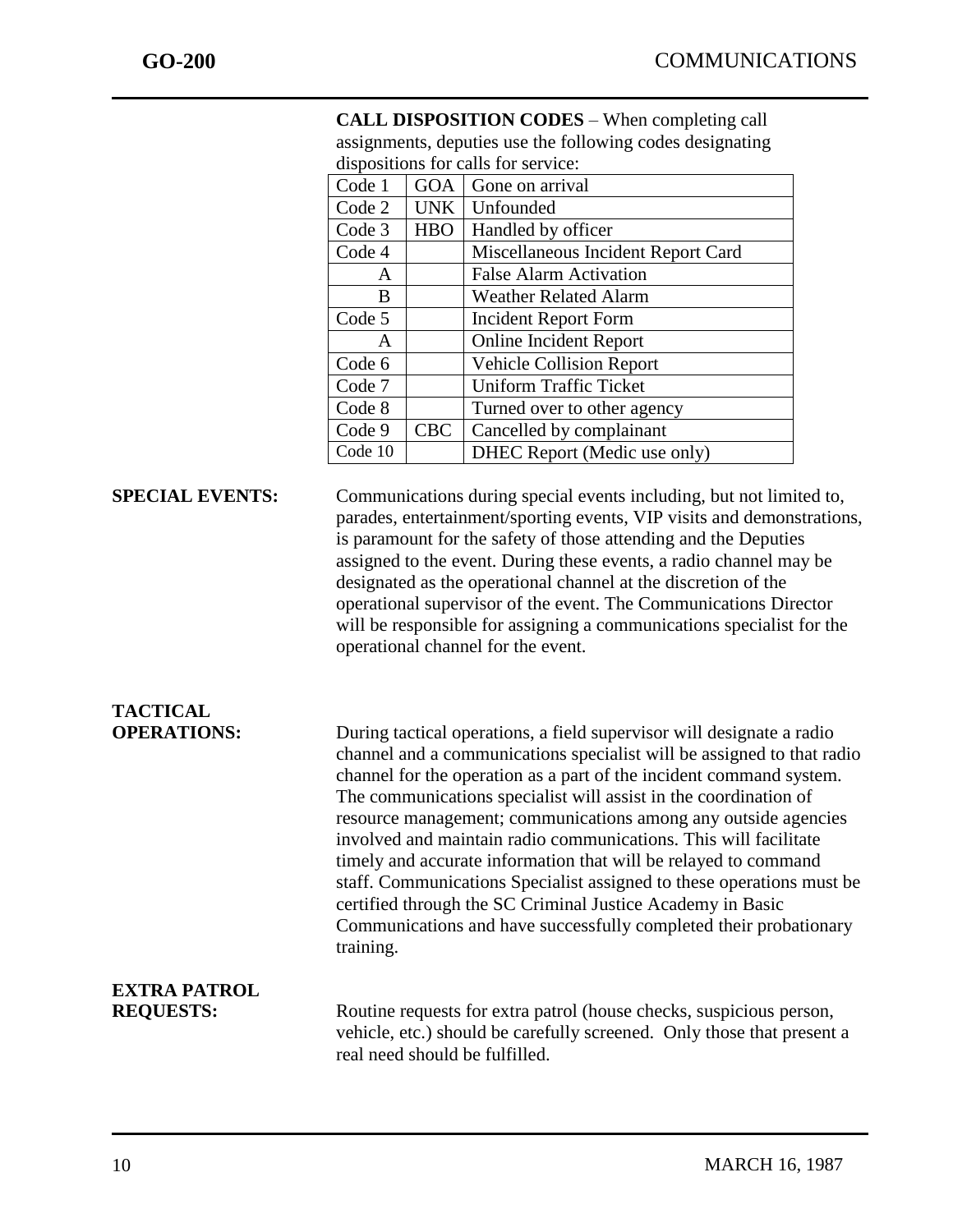| <b>CODE RED:</b>       | CODE RED is a telephone notification system, similar to "Reverse"<br>911," for alerting citizens living in specific geographical locations to<br>emergency situations. Examples of system use would be to relay<br>information regarding:<br>• Hazardous conditions<br>Suspect/vehicle descriptions<br>• Mandatory evacuation or shelter-in-place situations<br>Special operations<br>Search and rescue of lost children or vulnerable adults<br>The system activates only those citizens whose phone numbers are<br>published. Citizens with non-published numbers may enter their<br>numbers by accessing the CODE RED website<br>(www.ecnetwork.com).<br><b>NOTE</b> – Only a supervisor can request an activation of CODE RED.<br>Communications personnel are responsible for activating the alert<br>notification system.       |
|------------------------|---------------------------------------------------------------------------------------------------------------------------------------------------------------------------------------------------------------------------------------------------------------------------------------------------------------------------------------------------------------------------------------------------------------------------------------------------------------------------------------------------------------------------------------------------------------------------------------------------------------------------------------------------------------------------------------------------------------------------------------------------------------------------------------------------------------------------------------|
| <b>800 MHz RADIOS:</b> | The Sheriff's Office has responded to the need for improved<br>communications interoperability by the use of 800 MHz radios.<br>Interoperability refers to the ability of different agencies to<br>communicate with each other across jurisdictions. Natural disasters<br>such as tornadoes, earthquakes, hurricanes, and wildfires, particularly<br>when they hit heavily populated areas, require a coordinated response<br>from numerous public safety and public service organizations, as do<br>catastrophic events such as plane crashes, train derailments, and<br>widespread power outages. Even in situations more directly related to<br>law enforcement, such as terrorist activity or other incidents requiring<br>a tactical team, ERT, SWAT, Bomb Squad, etc. to respond, multiple<br>agencies may need to be involved. |
|                        | Whenever multiple agencies are involved, coordination between and<br>across agencies require planning, cooperation, and effective<br>communications.                                                                                                                                                                                                                                                                                                                                                                                                                                                                                                                                                                                                                                                                                  |
|                        | The Palmetto 800 system allows radio traffic from other agencies to<br>be received on these radios. This radio system provides a way for first<br>responders outside the Greenville County Sheriff's Office to have<br>interoperable communications with the Communications Center when<br>necessary.                                                                                                                                                                                                                                                                                                                                                                                                                                                                                                                                 |
|                        | Encryption enhances the safety and success of special operations.<br>The Sheriff's Office maintains the ability to encrypt radio<br>transmissions when the transmission is deemed sensitive.                                                                                                                                                                                                                                                                                                                                                                                                                                                                                                                                                                                                                                          |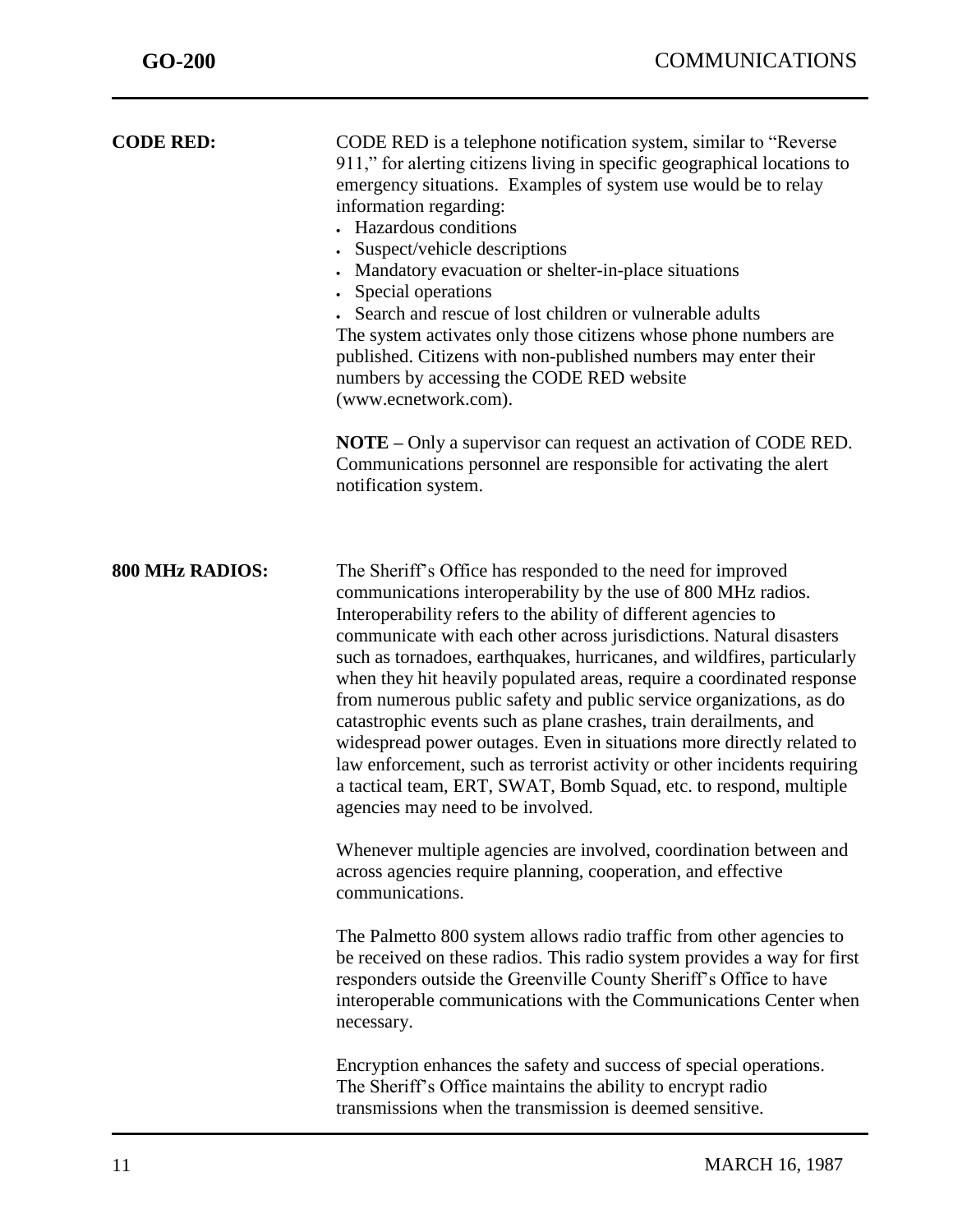| <b>RAPID DEPLOY:</b> | Rapid Deploy Radius Plus video, SMS chat and Rapid Locate<br>provides ANI/ALI and supplemental location information which<br>allows a more accurate locate and ability to track a caller within levels<br>of situational awareness.                                                                                                                                                                                                                                                |  |
|----------------------|------------------------------------------------------------------------------------------------------------------------------------------------------------------------------------------------------------------------------------------------------------------------------------------------------------------------------------------------------------------------------------------------------------------------------------------------------------------------------------|--|
|                      | If Rapid Deploy Radius Plus video application is available to<br>communication specialist and call-takers for use during emergency<br>and non-emergency calls and incidents, including but not limited to:                                                                                                                                                                                                                                                                         |  |
|                      | 1. At a Supervisor or deputies request for situational awareness.<br>2. When a caller is unable to verbally communicate or SMS chat<br>with the communication specialist or call-taker.<br>3. If the call for service involves an individual in mental crisis<br>that CCRI may be responding to the scene.                                                                                                                                                                         |  |
|                      | Storage of Data produced by functions of Rapid Deploy Radius plus<br>are maintained by Rapid Deploy and available upon request by the<br>agency.                                                                                                                                                                                                                                                                                                                                   |  |
|                      | All images and sounds recorded Rapid Deploy Radius Plus are<br>the exclusive property of the Greenville County Sheriff's Office.<br>Accessing, copying, or releasing files for non-law enforcement<br>purposes is strictly prohibited.                                                                                                                                                                                                                                             |  |
|                      | All access to Rapid Deploy Radius Plus data (images, sounds and<br>metadata must be specifically authorized by the Sheriff or his<br>designee.                                                                                                                                                                                                                                                                                                                                     |  |
|                      | Data recorded by Rapid Deploy Radius Plus mapping is location and<br>other data in 911 System. According to SC Section 23-47-75,<br>"CMRS location information and other data in 911 System not subject<br>to FOIA or disclosure."                                                                                                                                                                                                                                                 |  |
| <b>EQUATURE</b>      | Equature Logging System records and stores telephone and radio<br>traffic. Equature's application is available to authorized personnel to<br>monitor live 911 calls. This is not to be used to critique or interrupt<br>communications during the live 911 call. Equature is to be used<br>during the tour of duty of the assigned shift to enhance situational<br>awareness. Unauthorized sharing, listening, recording, or<br>dissemination of 911 calls is strictly prohibited. |  |

### **PERFORMANCE**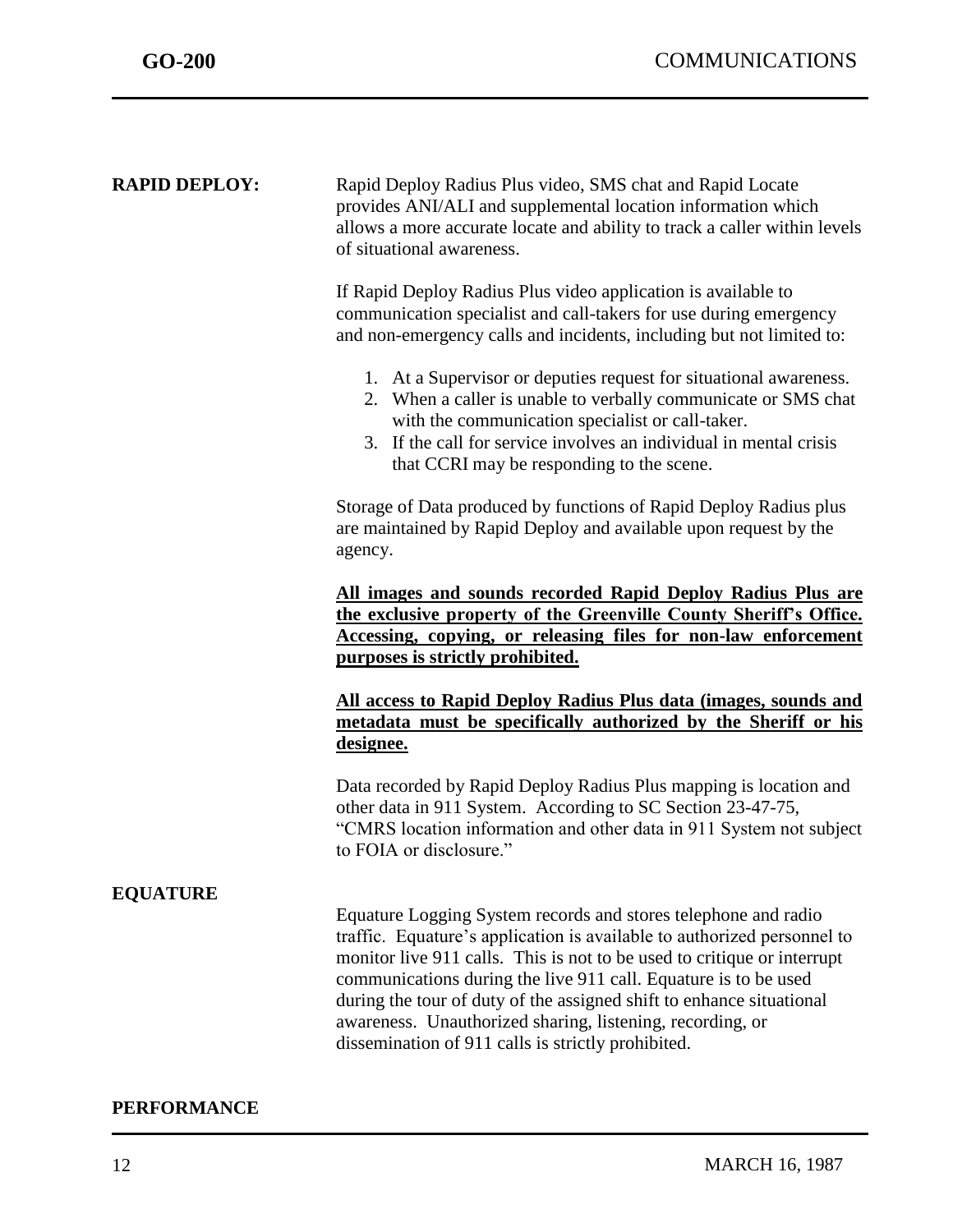| $GO-200$            | <b>COMMUNICATIONS</b>                                                                                                                                                                                                                                                                                                                                                                                                                                |
|---------------------|------------------------------------------------------------------------------------------------------------------------------------------------------------------------------------------------------------------------------------------------------------------------------------------------------------------------------------------------------------------------------------------------------------------------------------------------------|
| <b>MEASUREMENT:</b> | The purpose of performance measurement is to capture and analyze<br>data to create a strategic plan for Communications. This will ensure<br>the Agency's mission, vision, and goals are met, maintained and<br>surpassed. Performance measurement results will assist in planning,<br>managing, and budgeting as well as assist in reevaluating goals and<br>objectives, adjust priorities, and help promote a process of continuous<br>improvement. |
|                     | The intended use of performance measurement is to provide timely,<br>accurate, and useful information about the quality and efficiency of<br>service delivery. This performance measurement program will be<br>used as a management tool to identify progress made toward goals<br>and objectives and may also identify ways in which to improve<br>service delivery by pinpointing opportunities for improvement.                                   |
|                     | Overall performance measurement responsibility for Communications<br>lies with the Director of Communications using the information<br>provided on a monthly basis by personnel assigned to perform Quality<br><b>Assurance Evaluations.</b>                                                                                                                                                                                                         |
|                     | All elements/functions of Communications may be called upon to<br>contribute to the performance measurement program including data<br>collection, processing, and reporting.                                                                                                                                                                                                                                                                         |
|                     | Any employee who is assigned to perform a performance<br>measurement task will have access to resources to obtain the<br>information and guidance necessary for the proper completion of the<br>assigned task.                                                                                                                                                                                                                                       |
|                     | Personnel responsible for the performance measurement program<br>shall receive introductory training in performance measurement.<br>Thereafter, performance management personnel shall be periodically<br>afforded opportunities to receive additional training in performance<br>management.                                                                                                                                                        |
|                     | A Performance Measurement Summary Report will be completed<br>monthly and will include, but is not limited to, the following call<br>statistics:<br>Phone call volume per hour by day of the week.<br>Percentage of incoming 911 calls answered in 0-15 seconds.<br>Average call duration.                                                                                                                                                           |
|                     | The Director of Communications and/or their designee will conduct a<br>quarterly, documented performance measurement assessment utilizing<br>information from the monthly Performance Measurement Summary                                                                                                                                                                                                                                            |